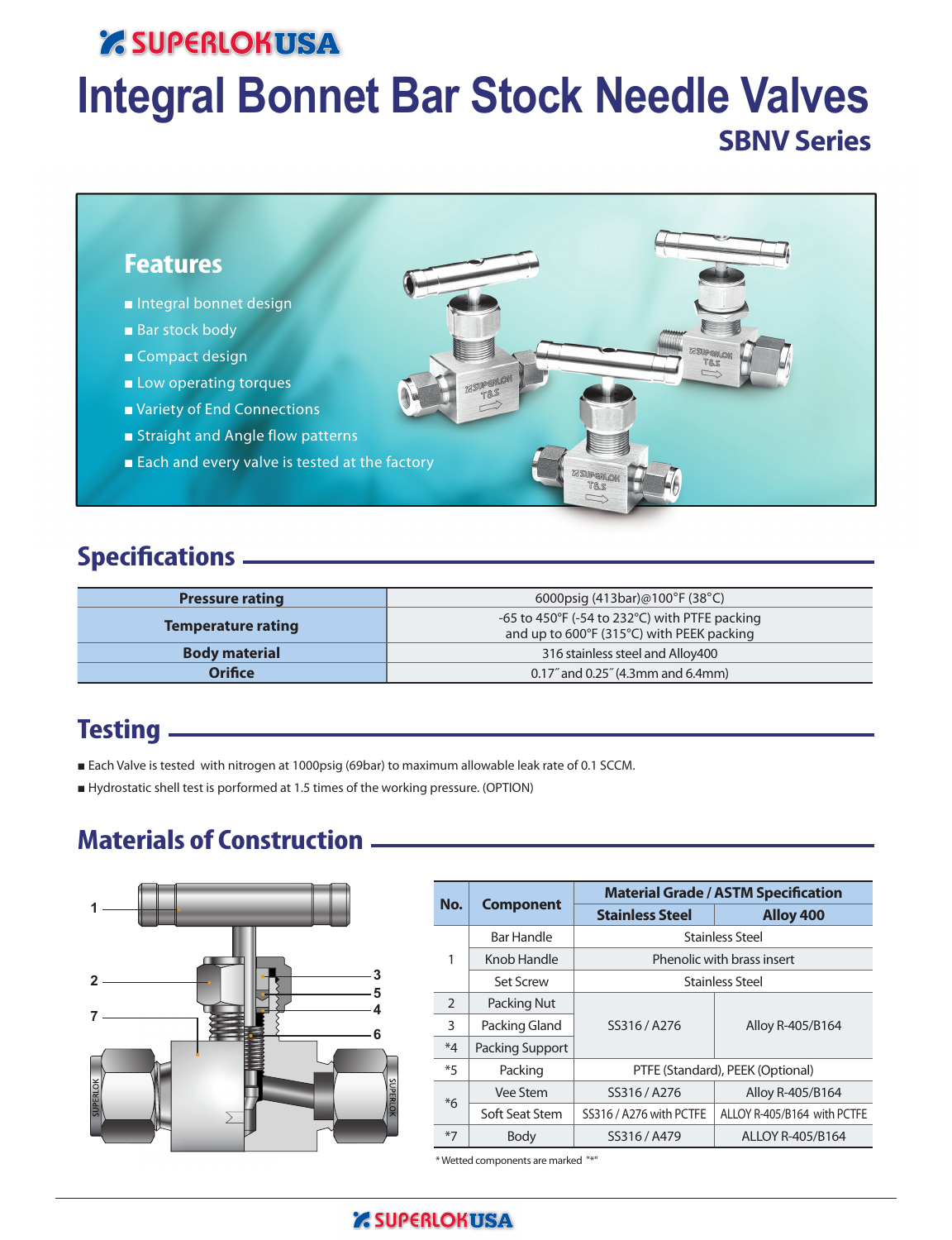## **SBNV Series**





## **Table of dimensions**

| <b>Order Number</b> |           |                |                | <b>End Connections</b> |                 | <b>Dimensions</b> |                 |      |                |        |           |           |                          |      |      |
|---------------------|-----------|----------------|----------------|------------------------|-----------------|-------------------|-----------------|------|----------------|--------|-----------|-----------|--------------------------|------|------|
| <b>Series</b>       |           | Part No.       | <b>Orifice</b> | <b>Cv</b>              | <b>Inlet</b>    | <b>Outlet</b>     | L1              | A1   | A <sub>2</sub> | L2     | <b>B1</b> | <b>B2</b> | E                        | F    | н    |
|                     | F         | 4N             |                |                        |                 | 1/4" FEMALE NPT   | 47.6            | 23.8 |                | 36.5   |           |           |                          |      |      |
|                     | F         | 4R             |                |                        |                 | 1/4" FEMALE ISO   |                 |      | 23.8           |        | 25.4      | 25.4      | 11.1                     |      |      |
|                     | M         | 4N             |                | 0.37                   |                 | 1/4" MALE NPT     | 49.2            |      | 24.6           | $\sim$ | ۰         | -         | $\overline{\phantom{a}}$ |      |      |
| SBNV1               | <b>MF</b> | 4N             | 4.3            |                        | 1/4" MALE NPT   | 1/4" FEMALE NPT   | 48.4            | 24.6 | 23.8           | 36.5   | 25.4      |           |                          | 45.0 | 51.0 |
|                     | <b>MS</b> | $4N-4$         |                |                        | 1/4" MALE NPT   | 1/4" SUPERLOK     | 53.3            |      | 28.7           |        |           | 26.2      | 11.1                     |      |      |
|                     | S.        | $\overline{4}$ |                |                        | 1/4" SUPERLOK   |                   | 62.4            | 31.2 | 31.2           | 39.8   | 28.7      | 29.7      |                          |      |      |
|                     | F         | 6N             |                |                        |                 | 3/8" FEMALE NPT   |                 |      |                |        |           | 31.8      |                          |      |      |
|                     | F         | 8N             |                |                        |                 | 1/2" FEMALE NPT   |                 |      |                |        |           | 35.8      |                          |      |      |
|                     | F         | 8 <sub>R</sub> |                |                        | 1/2" FEMALE ISO |                   | 64.0            | 32.0 |                | 48.6   | 31.8      |           | 16.8                     |      |      |
|                     | <b>MF</b> | 6N             |                |                        |                 | 3/8" MALE NPT     | 3/8" FEMALE NPT |      |                | 32.0   |           |           | 31.0                     |      |      |
| SBNV <sub>2</sub>   | <b>MF</b> | 8N             | 6.4            | 0.73                   | 1/2" MALE NPT   | 1/2" FEMALE NPT   | 64.5            | 32.5 |                |        |           | 35.8      |                          | 64.0 | 63.0 |
|                     | <b>MF</b> | 12N-8N         |                |                        | 3/4" MALE NPT   | 1/2" FEMALE NPT   | 63.8            | 31.8 |                |        |           |           |                          |      |      |
|                     | <b>MS</b> | $6N-8$         |                |                        | 3/8" MALE NPT   | 1/2" SUPERLOK     | 73.7            |      | 41.9           |        |           |           |                          |      |      |
|                     | S         | 6              |                |                        | 3/8" SUPERLOK   |                   | 78.2            | 39.1 | 39.1           |        |           |           |                          |      |      |
|                     | S         | 8              |                |                        |                 | 1/2" SUPERLOK     | 83.8            | 41.9 | 41.9           |        |           |           |                          |      |      |

\*All dimensions in millimeters. All dimensions are for reference only, subject to change. \*Dimension shown with SUPERLOK nuts measure in the finger-tight, where applicable.

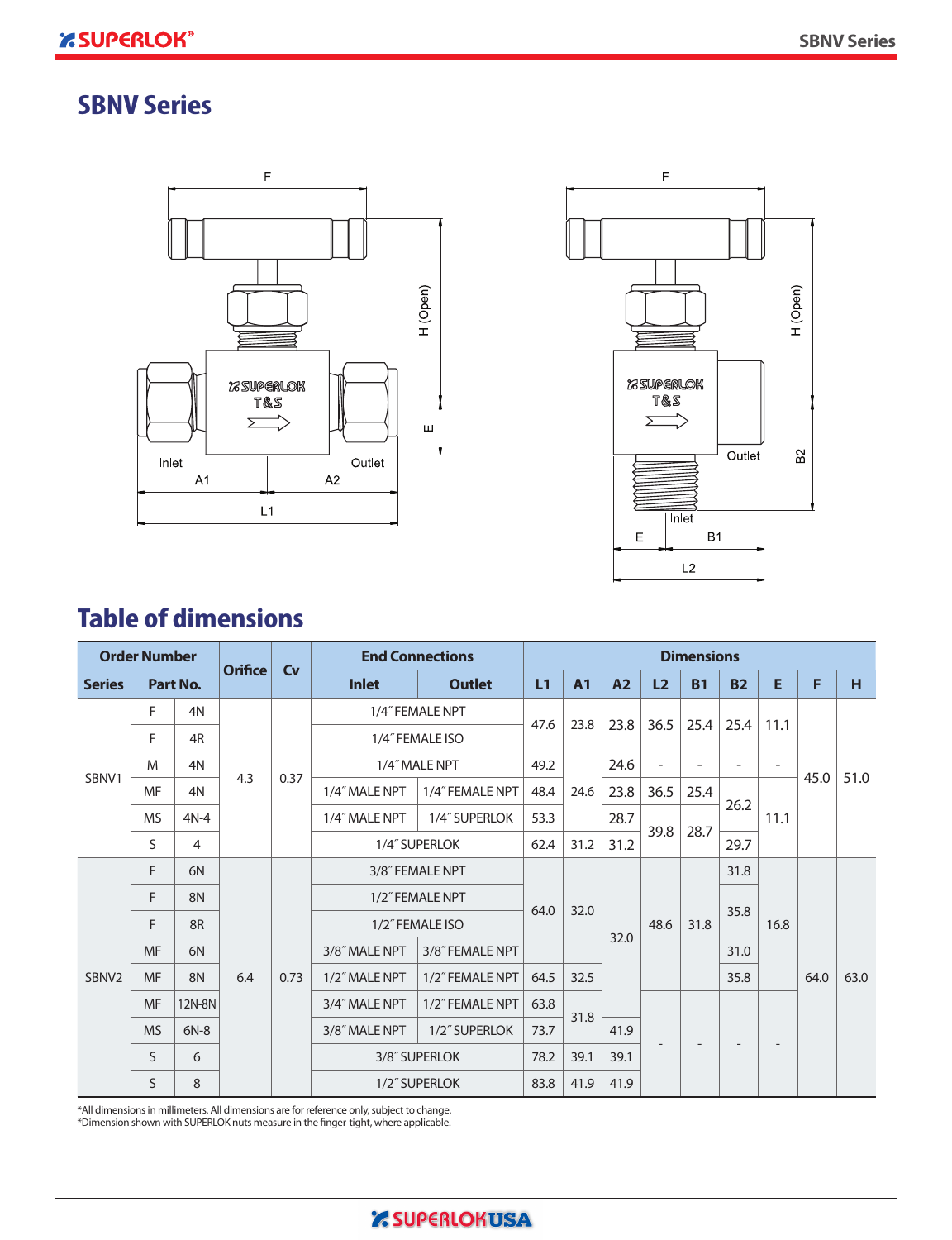## **Technical Data**

#### Temperature and Pressure Rating

| <b>Body Material</b> | <b>Stem</b> | <b>Temperature Rating</b> | <b>Pressure Rating@</b><br>$-65^{\circ}$ F~100 $^{\circ}$ F (-54 $^{\circ}$ C~38 $^{\circ}$ C) |  |
|----------------------|-------------|---------------------------|------------------------------------------------------------------------------------------------|--|
| SS316                | Vee         | -65°F~450°F (-54°C~232°C) |                                                                                                |  |
|                      | Soft Seat   | -65°F~200°F (-54°C~93°C)  | 6000psig (413 bar)                                                                             |  |
|                      | Vee         | -65°F~450°F (-54°C~232°C) |                                                                                                |  |
| Alloy 400            | Soft Seat   | -65°F~200°F (-54°C~93°C)  | 5000psig (345bar)                                                                              |  |

\*The above ratings are for a standard valve with PTFE packing.

\*Extreme temperature fluctuations may require packing adjustment.

#### Temperature vs Working Pressure

| <b>Temperature Rating</b> |               | Pressure psig(bar) @ Temperature Rating |                    |  |  |  |
|---------------------------|---------------|-----------------------------------------|--------------------|--|--|--|
|                           |               | <b>SS316</b>                            | Alloy 400          |  |  |  |
|                           | 100°F (38°C)  | 6000psig (413bar)                       | 5000psig (435 bar) |  |  |  |
|                           | 200°F (93°C)  | 5160psig (355bar)                       | 4400psig (303 bar) |  |  |  |
|                           | 300°F (148°C) | 4660psig (321bar)                       | 4120psig (284 bar) |  |  |  |
| -65°F (-54°C) to          | 350°F (176°C) | 4470psig (308bar)                       | 4050psig (279 bar) |  |  |  |
|                           | 400°F (204°C) | 4280psig (295bar)                       | 3980psig (274bar)  |  |  |  |
|                           | 450°F (232°C) | 4130psig (284bar)                       | 3970psig (273 bar) |  |  |  |

#### Packing and Body material vs Temperature and Pressure Rating

| <b>Packing Material</b> | <b>Body Material</b> | <b>Temperature Rating</b> | <b>Pressure Rating@ Max. Temperature</b> |
|-------------------------|----------------------|---------------------------|------------------------------------------|
| PTFE (Standard)         | SS316                | -65°F~450°F (-54°C~232°C) | 4130psig (284 bar)                       |
|                         | Alloy 400            |                           | 3970psig (273 bar)                       |
|                         | SS316                | -65°F~600°F (-54°C~315°C) | 3760psig (259bar)                        |
| <b>PEEK</b>             | Allov 400            | -65°F~500°F (-54°C~260°C) | 3960psig (272bar)                        |

\* Alloy 400 not applicable over 500 °F(260 °C)

\* PEEK is not recommended for service with aromatic heat transfer or concentrated sulfuric and nitric acids. Other limitations may apply.

## **Flow Data at 100°F (37°C)**

## Flow Coefficient at Turns Open



## **Handle**

- 316 Stainless steel bar handles are standard.
- Black phenolic knob is standard for soft seat stem Valves.
- Anodized black aluminum bar handles

## **Available Stem Type**

■ Two stem types

-Vee stem : All metal, Vee stem tip (Standard) -Soft Seat Stem: PCTFE stem tip (Optional)